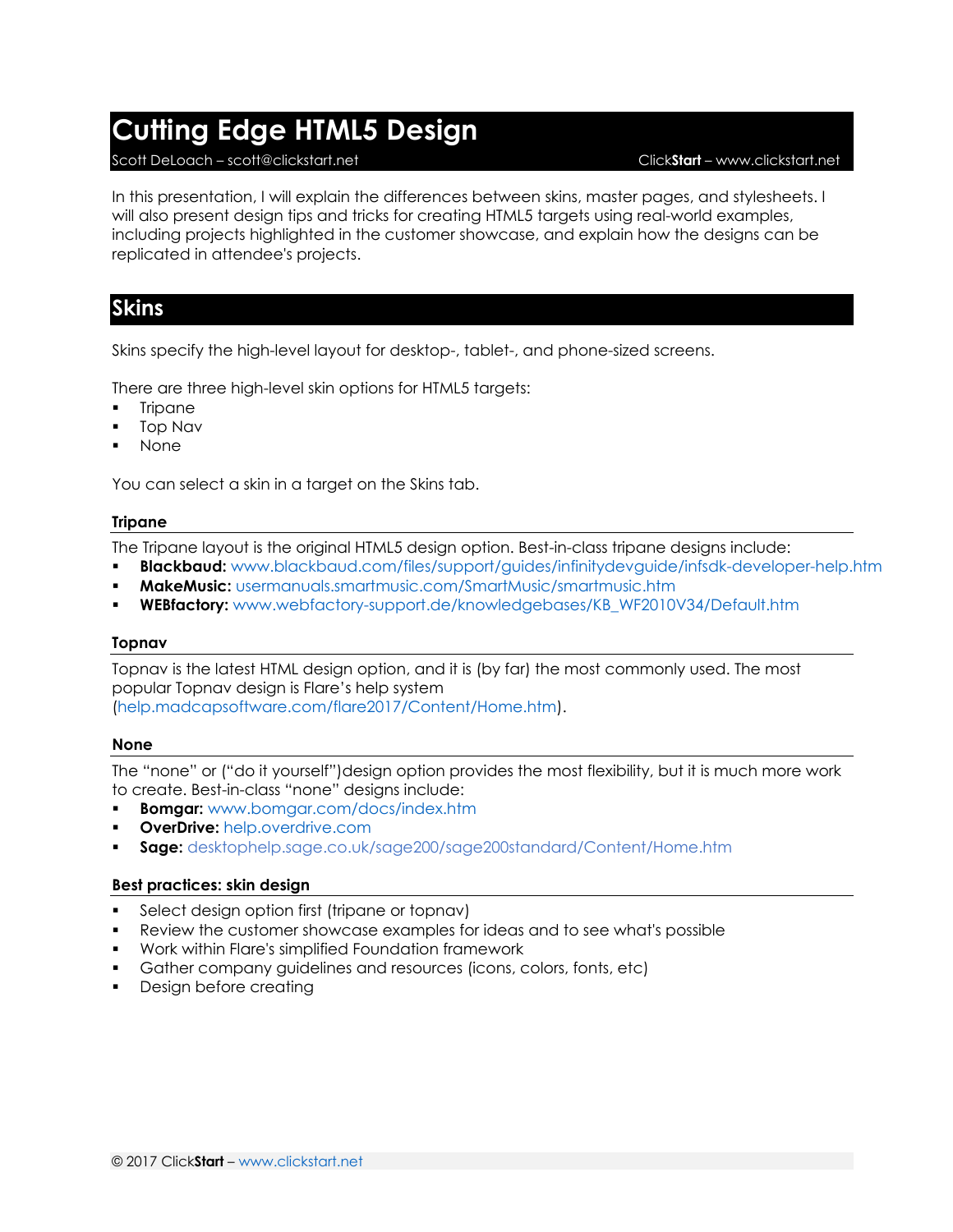## **Master Pages**

Master pages add content to topics. You can add your own content (for example, a copyright statement) and/or include built-in content blocks called proxies.

Most projects have two master pages: one for the home page and one for the other topics. The "home page" master page is usually more complex, with a prominent search box and multiple sections that describe and link to various subsections. If you only need one master page, you can set it in your target. If you want to use multiple master pages, you can select a master page in a topic in the Topic Properties tab or by using the mc-master-page stylesheet property.

The two most popular "home page" master page designs are:

- "Flare help"
- Tiles

### **"Flare help" home page design**

The "Flare help" design is based on the Flare help system, and it can be created using Flare's "Top Navigation Advanced" project template. You can watch Paul Stoecklein's two-part webinar about the template at [www.madcapsoftware.com/demos/signup.aspx?id=1142749518434736021.](www.madcapsoftware.com/demos/signup.aspx?id=1142749518434736021)

The "Flare help" home page design is extremely popular. It's used in the following best-in-class projects:

- **Medial:** [help.medial.com/Content/Home.htm](http://help.medial.com/Content/Home.htm)
- **SolarWinds:** [www.solarwinds.com/documentation/en/flarehelp/orionplatform/content/home.htm](http://www.solarwinds.com/documentation/en/flarehelp/orionplatform/content/home.htm)
- **Team Software:** [solutionsonline.teamsoftware.com/Content/TopDown\\_Home.htm](http://solutionsonline.teamsoftware.com/Content/TopDown_Home.htm)

#### **Tiles home page design**

A tiles design provides tiles (also called "blocks" or "cards") to provide links to content sections. The tiles typically contain an icon and a short description. The tiles design is sometimes combined with the "Flare help" design, but it can also be a complete replacement.

The tile design is used in the following best-in-class projects:

- **AlienVault:** [www.alienvault.com/documentation/index.htm](http://www.alienvault.com/documentation/index.htm)
- **Fred:** <webhelp.fred.com.au/nxt/home.htm>
- **GFI:** <manuals.gfi.com/en/faxmakeronline/content/home.htm>
- **inContact:** <help.incontact.com/16.1/Content/Home.htm>
- **Toonboom:** <docs.toonboom.com/help/harmony-14/advanced/book/index.html>

The tile design is combined with the "Flare help" design in the following best-in-class projects:

- **kCura:** [help.kcura.com/9.5/Content/index.htm](http://help.kcura.com/9.5/Content/index.htm)
- **MedView:** [webhelp.medview.com.au/medview/practitioner/home.htm](http://webhelp.medview.com.au/medview/practitioner/home.htm)
- **Rediker:** [redikersupport.com/documentation](http://redikersupport.com/documentation)
- **xMatters:** [help.xmatters.com/OnDemand/xmatters.htm](http://help.xmatters.com/OnDemand/xmatters.htm)

#### **Topic master page design**

The "topic" master page typically contains a toolbar, the topic content, and a menu.

Best-in-class examples include:

- **ASI:** [help.imis.com/100\\_200/Implementation/Configuration/Using\\_social\\_media\\_to\\_log\\_in.htm](http://help.imis.com/100_200/Implementation/Configuration/Using_social_media_to_log_in.htm)
- **Episerver:** [webhelp.episerver.com/latest/commerce/order-management/creating-an-order.htm](http://webhelp.episerver.com/latest/commerce/order-management/creating-an-order.htm)
- **OpenMarket:** [docs.openmarket.com/Content/devguides/integration/high-availability.htm](http://docs.openmarket.com/Content/devguides/integration/high-availability.htm)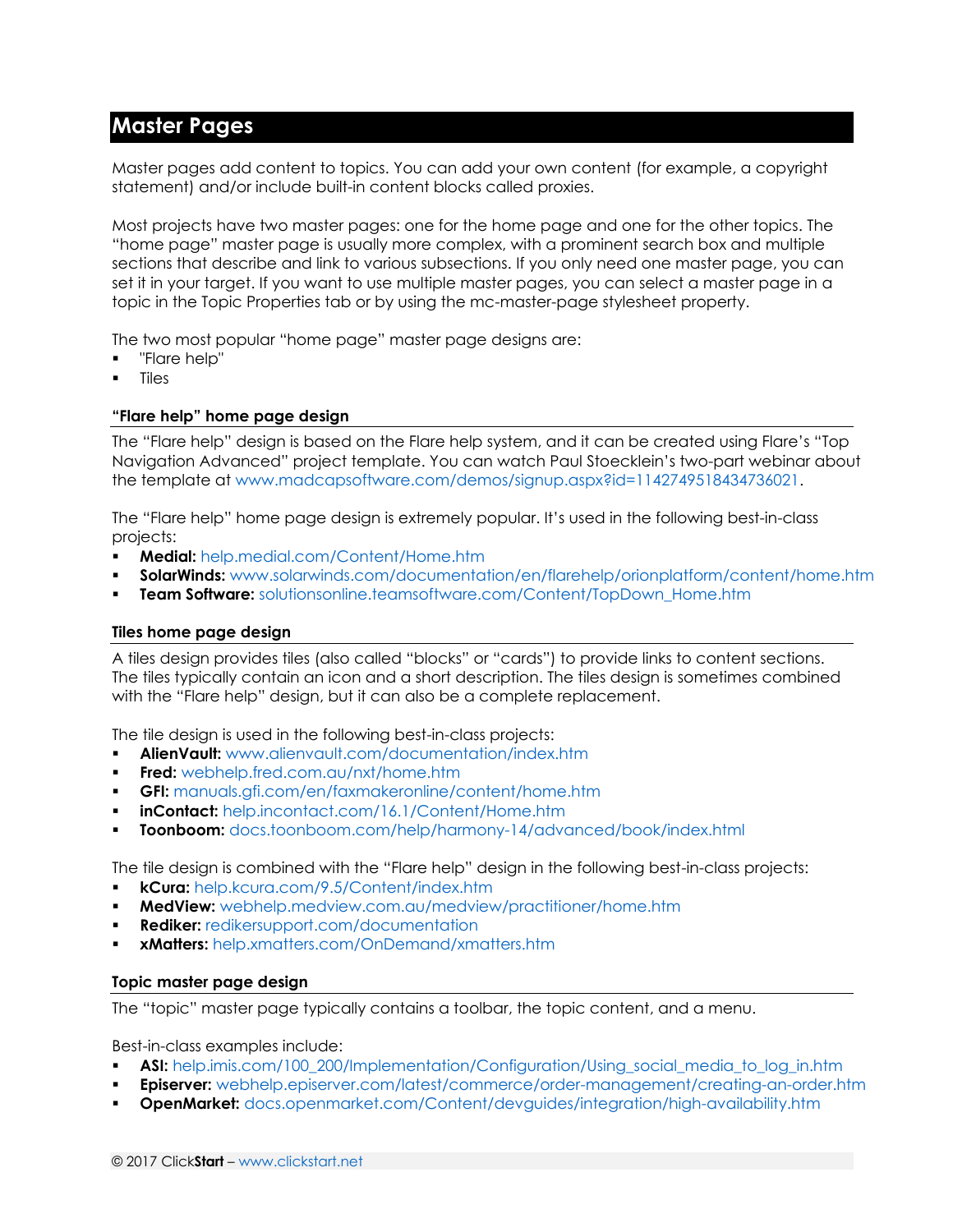#### **Proxies**

Proxies are built-in blocks of content that can be included in master pages or topics. The most commonly used proxies in master pages are:

- Body
- **Breadcrumbs**
- Menu
- Search Bar
- Topic Toolbar

#### **Responsive layouts**

Responsive layouts can be used to create tiles and other side-by-side layouts. They are based on a simplified version of Zurb's Foundation framework. A responsive layout "row" can be up to 12 columns wide (100%), and each column is 8.33% of the available screen width. You can specify the row's width for desktop-, tablet-, and phone-sized screens.

#### **Best practices: master pages**

- Review the customer showcase examples for ideas and to see what's possible
- Develop "topic" master page first
- Use MadCap's template if you want to match their design
- Use Flare's built-in responsive layouts, if needed

## **Stylesheets**

A stylesheet specifies how topic content (e.g., headings, lists, and paragraphs) should be formatted. A stylesheet can be set for all topics (and targets) by selecting a master stylesheet in the Project Properties. If you want to use different stylesheets for different targets, you can select a stylesheet for a target on the General tab. If you want to use a stylesheet for specific topics, you can select a topic's stylesheet in the Topic Properties.

#### **Flare help stylesheet**

You can download the Flare help stylesheet at<docs.madcapsoftware.com/Styles/styles.css>

#### **Selecting a master page**

You can select a master page in the Topic Properties or by setting the mc-master-page style property for the HMTL tag.

#### **Formatting proxies**

Proxies can be formatted using special "MadCap" styles. For example, the breadcrumb proxy can be formatted with the MadCap | breadcrumbsProxy. You can also format them using skin components.

#### **Formatting responsive layouts**

Responsive layouts are style classes. You can modify them or add pseudo classes if needed.

#### **Best practices: stylesheets**

- Create a naming convention
- Gather company stylesheets and use/match class names
- Keep it simple
- Use Flare's built-in "tablet" and "mobile" mediums